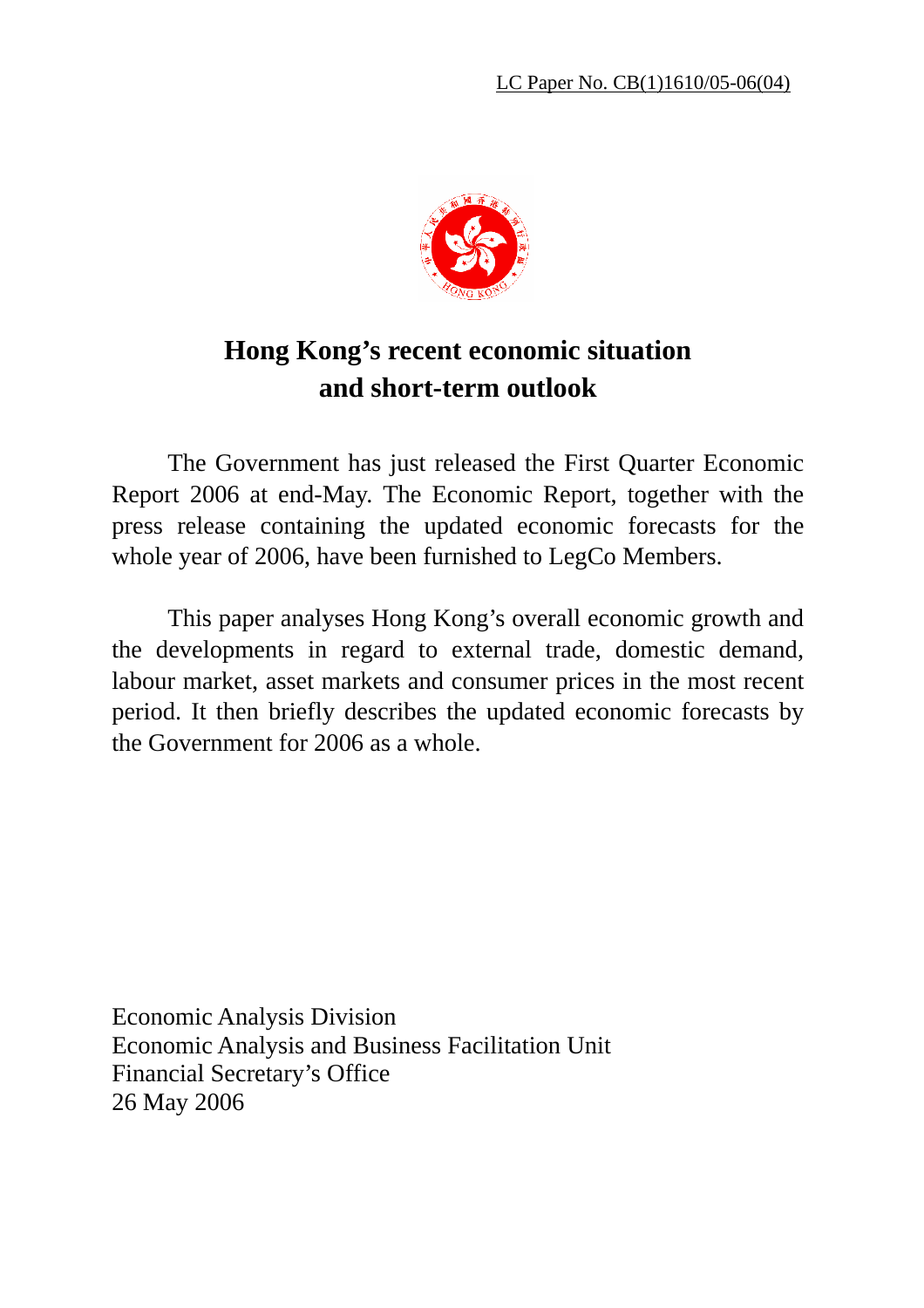## **Recent situation and near-term outlook for the Hong Kong economy**

#### **Introduction**

This paper analyses the recent developments in the Hong Kong economy and briefly describes the latest economic forecasts for 2006 as a whole released at end-May.

#### **Recent economic situation**

2. The Hong Kong economy continued to register robust and broad-based growth in the first quarter of 2006. Apart from the continued surge in external trade, consumption and investment demand also accentuated further in growth. As the performance in both the external and domestic sectors were better than expected, the *Gross Domestic Product* (GDP) grew notably by 8.2% in real terms in the first quarter over a year earlier, not only faster than that of 7.5% in the fourth quarter of 2005, but also signified the tenth consecutive quarter of above-trend growth. On a seasonally adjusted quarter-to-quarter comparison, GDP expanded markedly for the eleventh quarter in a row, by 2.4% in real terms in the first quarter of 2006 (*Chart 1*).

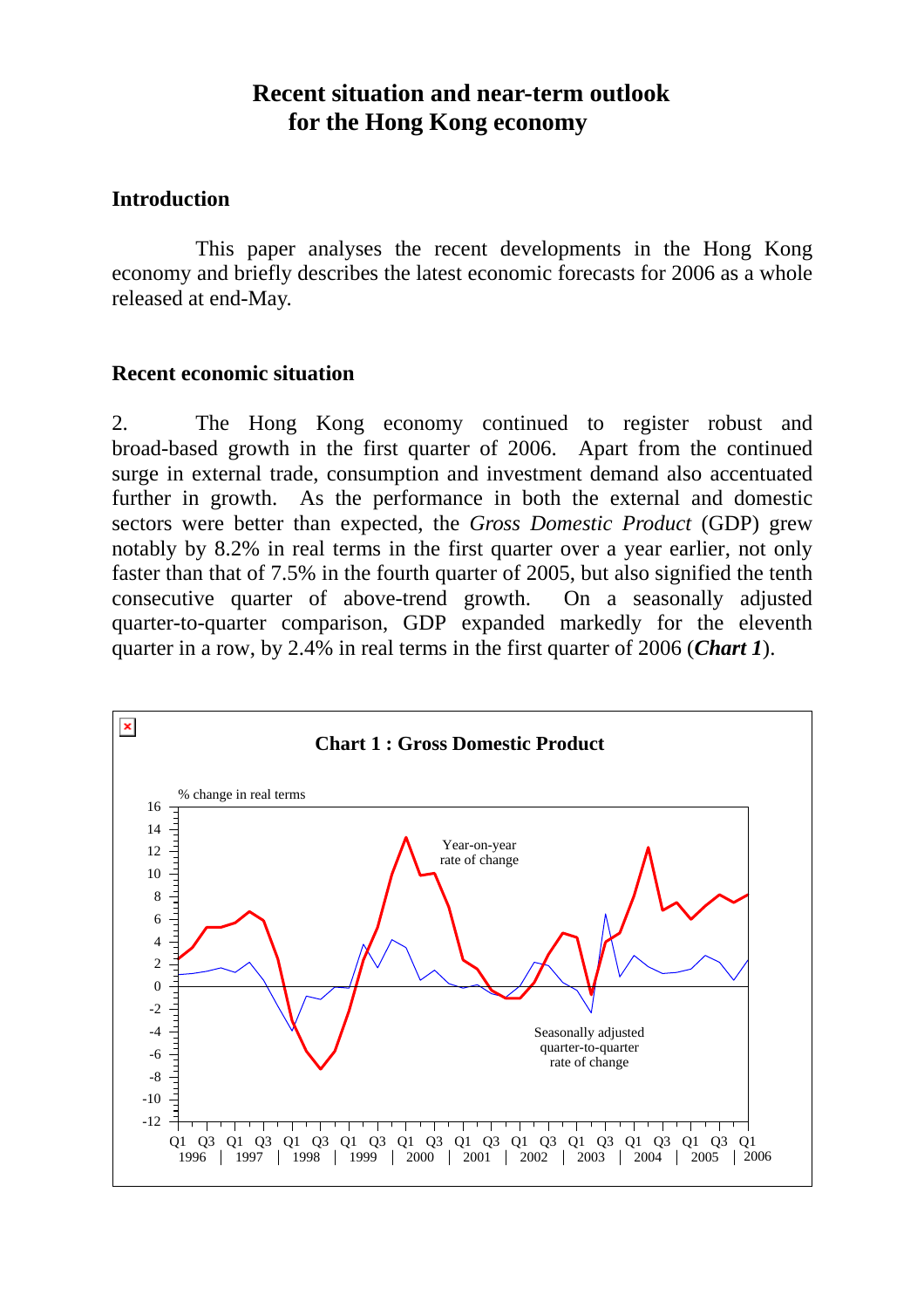3. External trade remained vibrant in the first quarter and remained a key growth driver. *Total exports of goods* leaped by 14.4% in real terms in the first quarter over a year earlier. This mainly reflected the generally sanguine external environment and thriving Mainland's trade flows, which helped offset the dampening effects of high oil prices, rising interest rates worldwide and the earlier strength of the US dollar (*Chart 2(a)*).

4. Notwithstanding the strong overall growth, performance in individual markets was diverse. Exports to the Mainland accelerated further, bolstered by the Mainland's persistently strong industrial activity and robust domestic demand. Exports to most East Asian markets likewise grew strongly, in tandem with the surge in intra-regional trade, thanks to the export boom throughout Asia and also the recovery in global demand for IT products. Exports to the EU market as a whole still fared quite well, albeit moderating from the strong growth last year. The deceleration was partly due to the feed-through of weaker euro and pound sterling, but there was also some distortion to the base effect caused by an exceptional surge in T&C exports a year ago. Likewise, exports to the US market were also largely distorted by a distinctly high base of comparison. Exports other than T&C items to the United States actually held up well, in line with the pick-up in US import demand in the first quarter (*Chart 2(b)*).

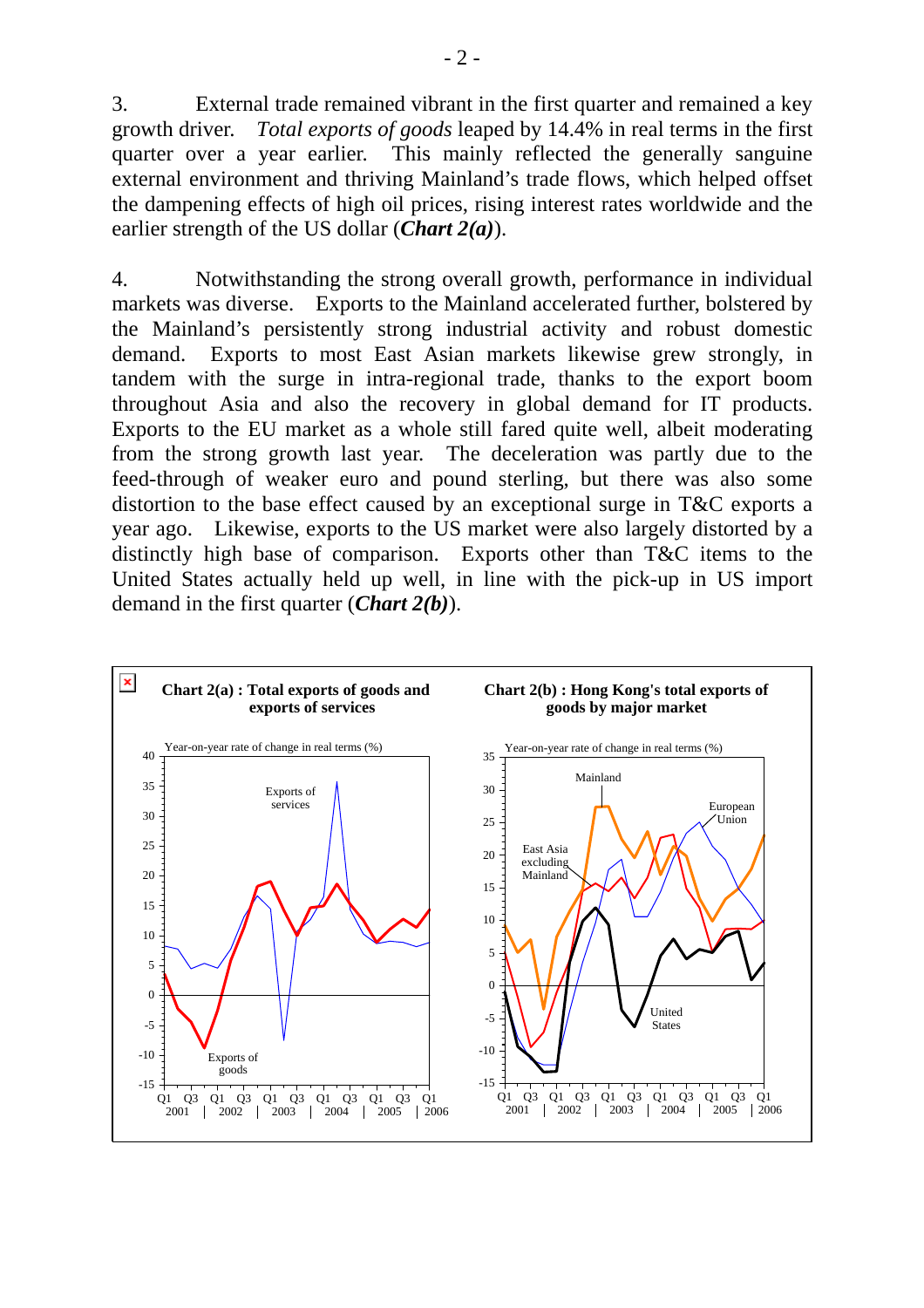5. On invisible trade, *exports of services* expanded distinctly further, by 8.9% in real terms in the first quarter over a year earlier, following growth at 8.9% and 8.2% in the third and fourth quarter of 2005 respectively. Exports of trade-related services (including notably the offshore trade) continued to soar, underpinned by the Mainland's robust trade flows and the vibrant growth in Hong Kong's merchandise trade (*Chart 3(a)*). Exports of travel services also grew solidly, supported by the vibrant inbound tourism. The robust external trade coupled with the notable growth in inbound tourism likewise boosted exports of transportation services.



6. On the domestic front, on the back of rising labour income and the better performance of the property and stock markets, local consumer spending attained solid growth in the first quarter and played an increasing role in the current economic upturn. With generally sanguine consumer sentiment, *private consumption expenditure (PCE)* grew by 4.5% in real terms in the first quarter of 2005 over a year earlier, notably faster than the 3.4% growth in the fourth quarter of 2005 (*Chart 4*).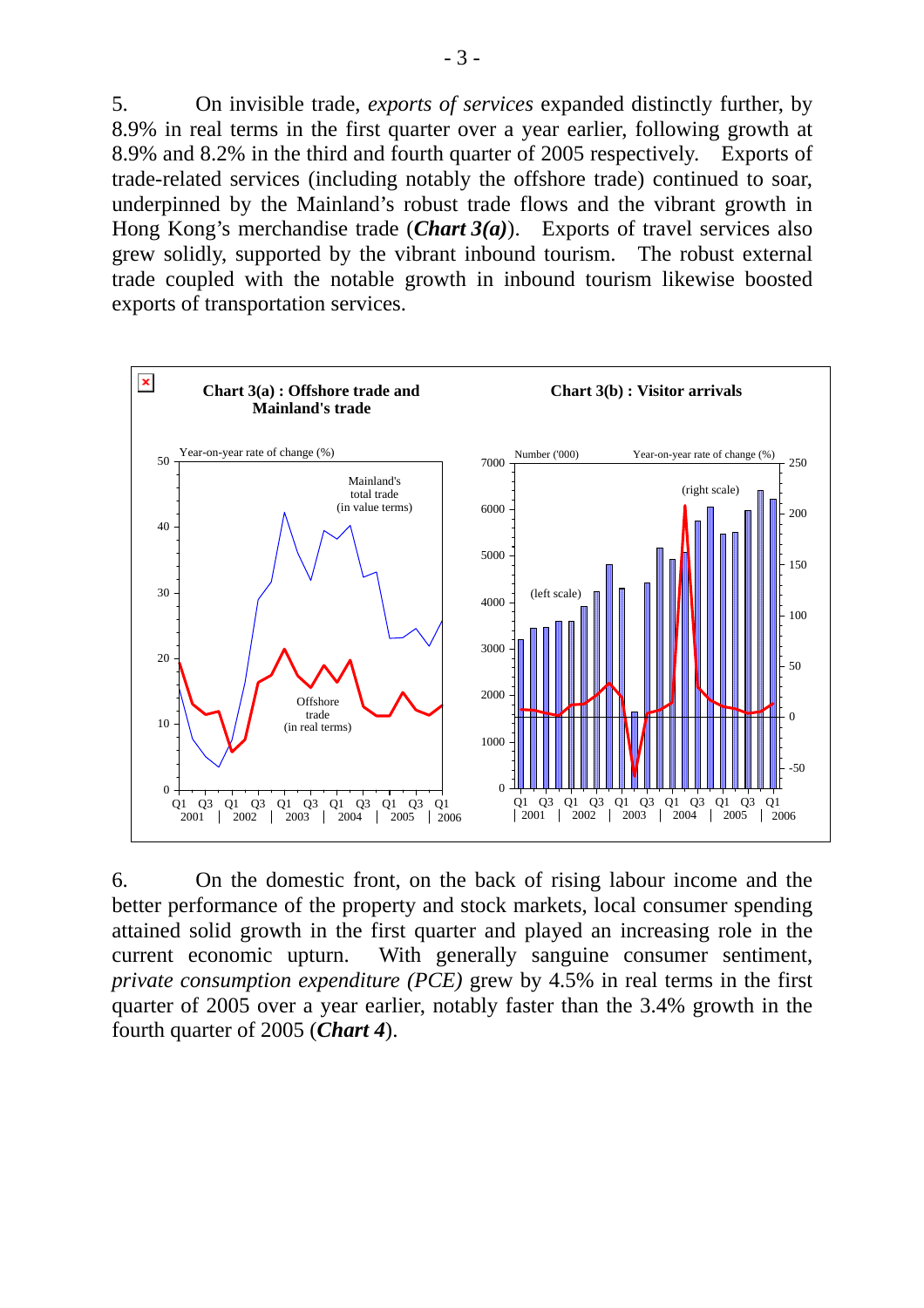

7. Overall investment spending in terms of *gross domestic fixed capital formation* sustained a distinct growth at 8.5% in real terms in the first quarter over a year earlier, after the 8.4% growth in the fourth quarter of last year. Expenditure on machinery and equipment remained the key driver of overall investment growth (up 23.3%), reflecting on one hand the strong investor confidence on business outlook, and on the other hand the need to expand capacity to capture the sustained increase in business opportunities. Building and construction activity was however still sluggish, registering an 8.7% decline in the first quarter, dragged mainly by the 20% fall-off in public sector construction (*Chart 5*).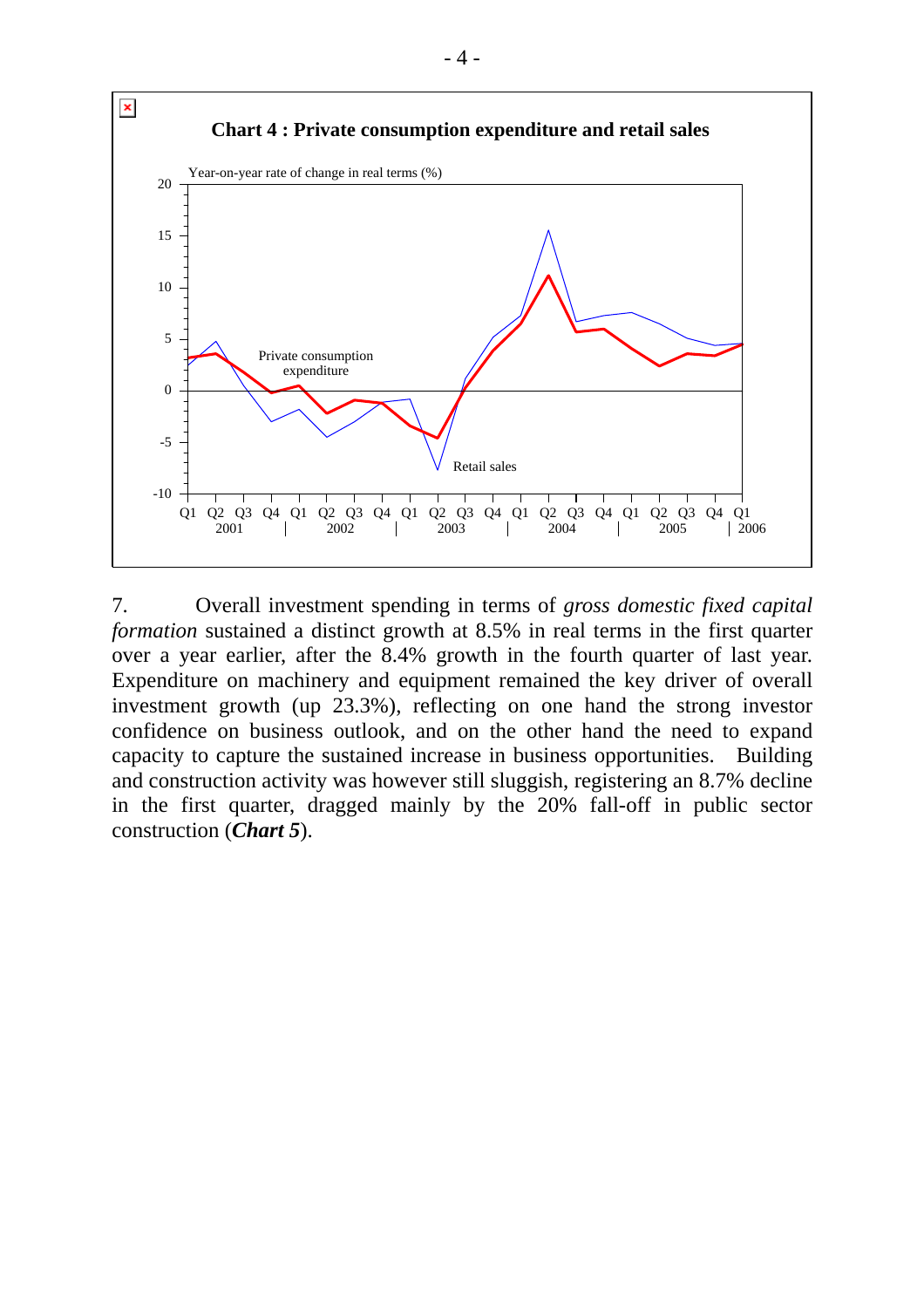

8. The labour market continued to show improvement. The *seasonally adjusted unemployment rate* fell to a 56-month low of 5.1% in February – April 2006, whilst the *underemployment rate* was 2.4% in the same period (*Chart 6*). *Total employment* was 3.43 million in February – April 2006, representing a net creation of 238 000 jobs since the trough in mid-2003. The employment conditions of lower-skilled workers also improved along with the more entrenched economic recovery, with their unemployment rate falling gradually from the peak of 10.0% to the current level of 6.2%. Moreover, the number of long-term unemployed persons came down markedly further, from the peak of 93 000 in 2003 to about 46 000 in February – April 2006. This phenomenon reflected that as and when the economic revival becomes more widespread and with the support of a broad-based expansion in overall economic activity, those among the unemployed who have long faced difficulties in finding jobs can also be re-absorbed into the labour market. Meanwhile, labour income also picked up further in tandem with the improvement in labour market conditions. Payroll per person engaged in the private sector establishments rose by 3.5% in money terms for 2005 as a whole, having fallen for three consecutive years.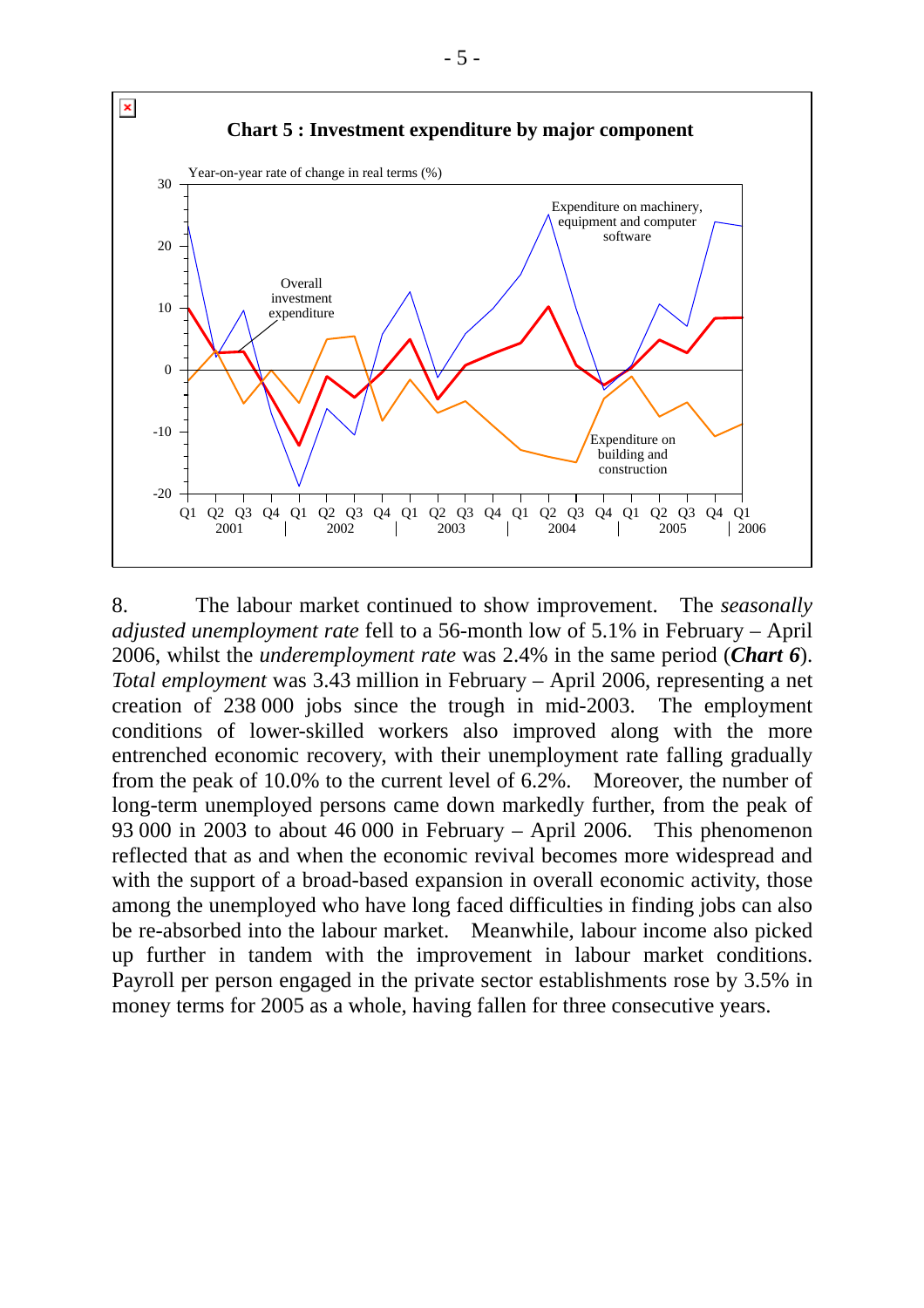

9. The *property market* on the whole turned slightly more active in recent months. The monthly transaction volume of residential property rebounded to around 7 000 in March and April 2006, from the trough of 4 426 in December 2005. The increase was mainly led by secondary sales, although the primary market also became somewhat more active recently. There was some release of pent-up demand as more potential buyers anticipated that the interest rate rise would come to a pause soon. Also contributed was a new round of mortgage concessions by the banks, which cushioned the impact of a further hike in the prime lending rate by 0.25 percentage point to 8-8.25% in late March. Flat prices rose back by around 3% in March 2006 from the recent low in November 2005 (*Chart 7(a)*). Concurrently, flat rentals edged up mildly by 1% during the first quarter, with activities being relatively quiet around the Lunar New Year (*Chart 7(b)*).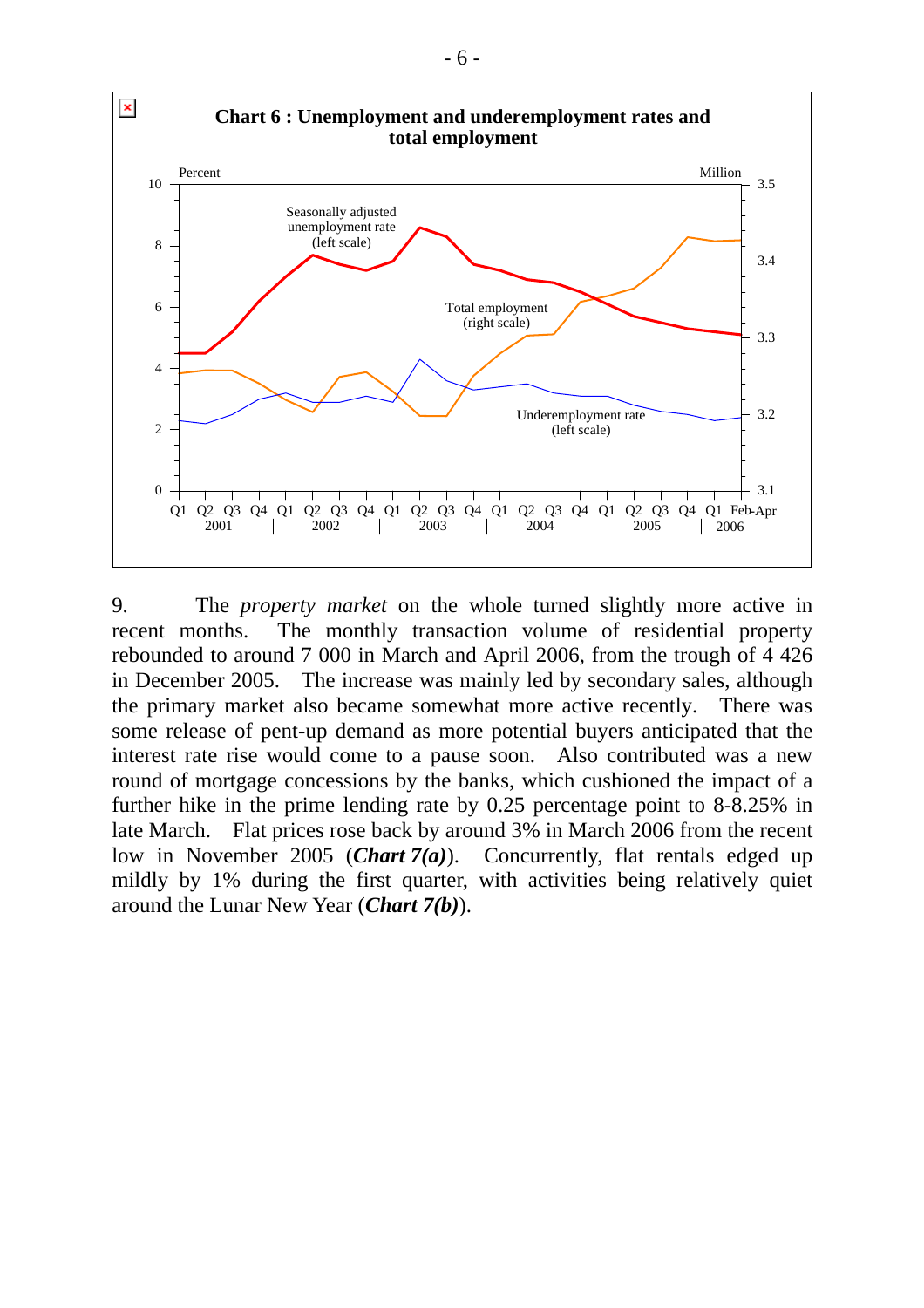

10. *The local stock market* was buoyant in the first quarter of 2006 amidst abundant liquidity. Market sentiment was boosted by the buoyant performance in other major stock markets notably those in the US and Japan, as well as the enthusiastic response to the IPO of new listings. The generally strong corporate earnings and an optimistic outlook for both the Hong Kong and the Mainland economies also rendered support. The Hang Seng Index surged by 6% over end-December 2005 to close at 15 805 at end-March 2006. Average daily turnover expanded markedly to a record high of \$31.2 billion in the first quarter, up by 66.6% over the preceding quarter. On entering the second quarter, the local stock market extended its rise with persistently vibrant turnover, fuelled by market expectations about a sooner end of the US interest rate upcycle and the further expansion of the QDII Scheme by the Mainland authorities as from 1 May. The Hang Seng Index rose to a 5 1/2-year high of 17 302 on 8 May, pushing up the total market capitalisation to above \$1 trillion. However, the local stock market has since undergone a distinct correction alongside the fall-back in overseas markets, with the Hang Seng Index easing back to below the 16 000 level lately (*Chart 8*).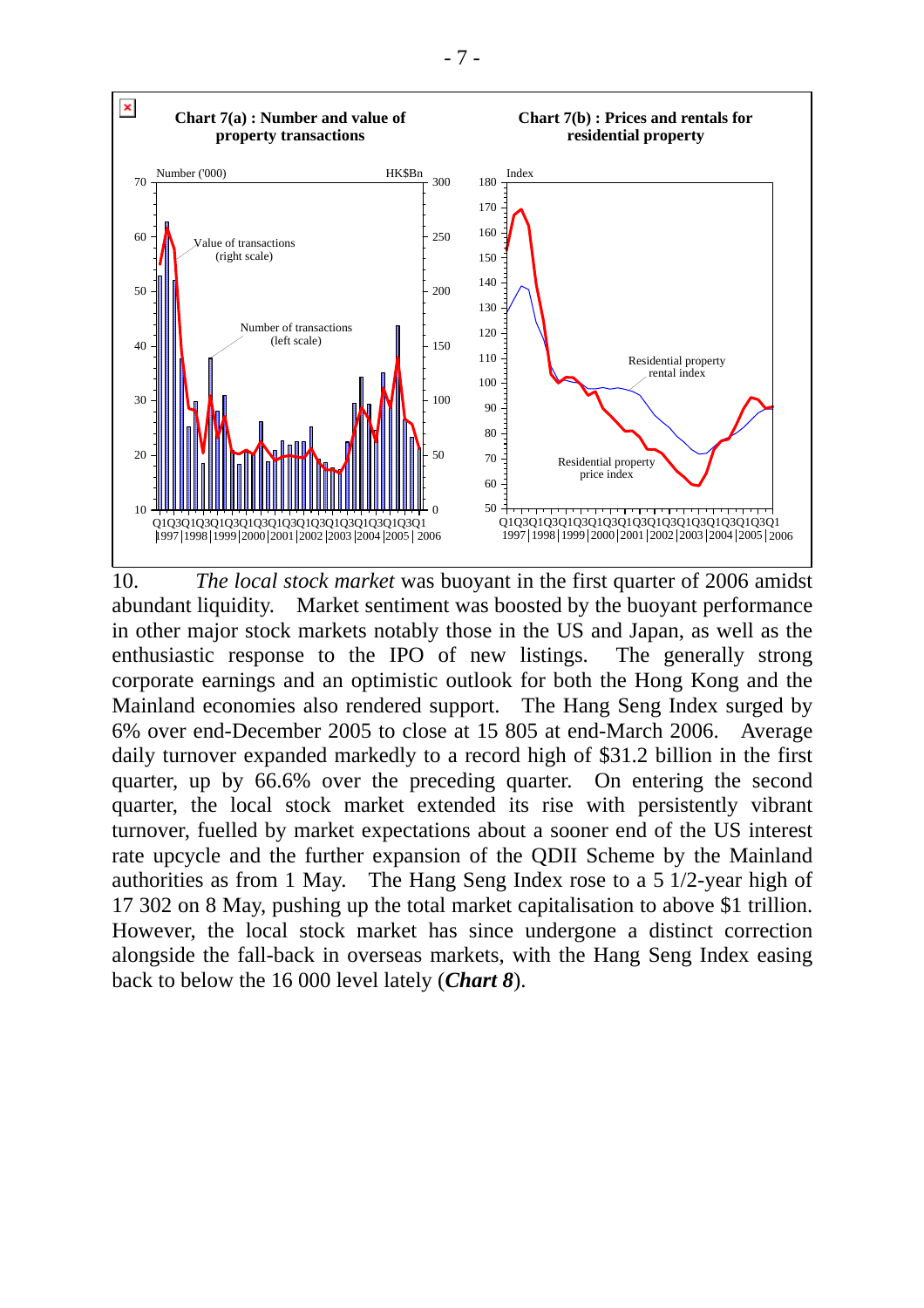

11. Continuing the moderate rising trend in 2005, consumer price inflation climbed up slightly further in the first quarter of 2006, alongside brisk economic growth**.** The successive rises in rentals over the past two years have begun to creep into consumer prices to a greater extent. Yet concurrently, the easing in imported inflation brought about by the fall in prices of foodstuffs imported from the Mainland and the earlier appreciation of the Hong Kong dollar along with the US dollar, as well as the sustained improvement in productivity, have both helped consumer price inflation to remain at a moderate and healthy level. The *Composite Consumer Price Index* rose by 1.6% in the first quarter of 2006 over a year earlier (by reference to the new 2004/05-based series), and crept up further to a 1.9% increase in April. For the first four months of 2006 as a whole, the average increase was 1.7% (*Chart 9*).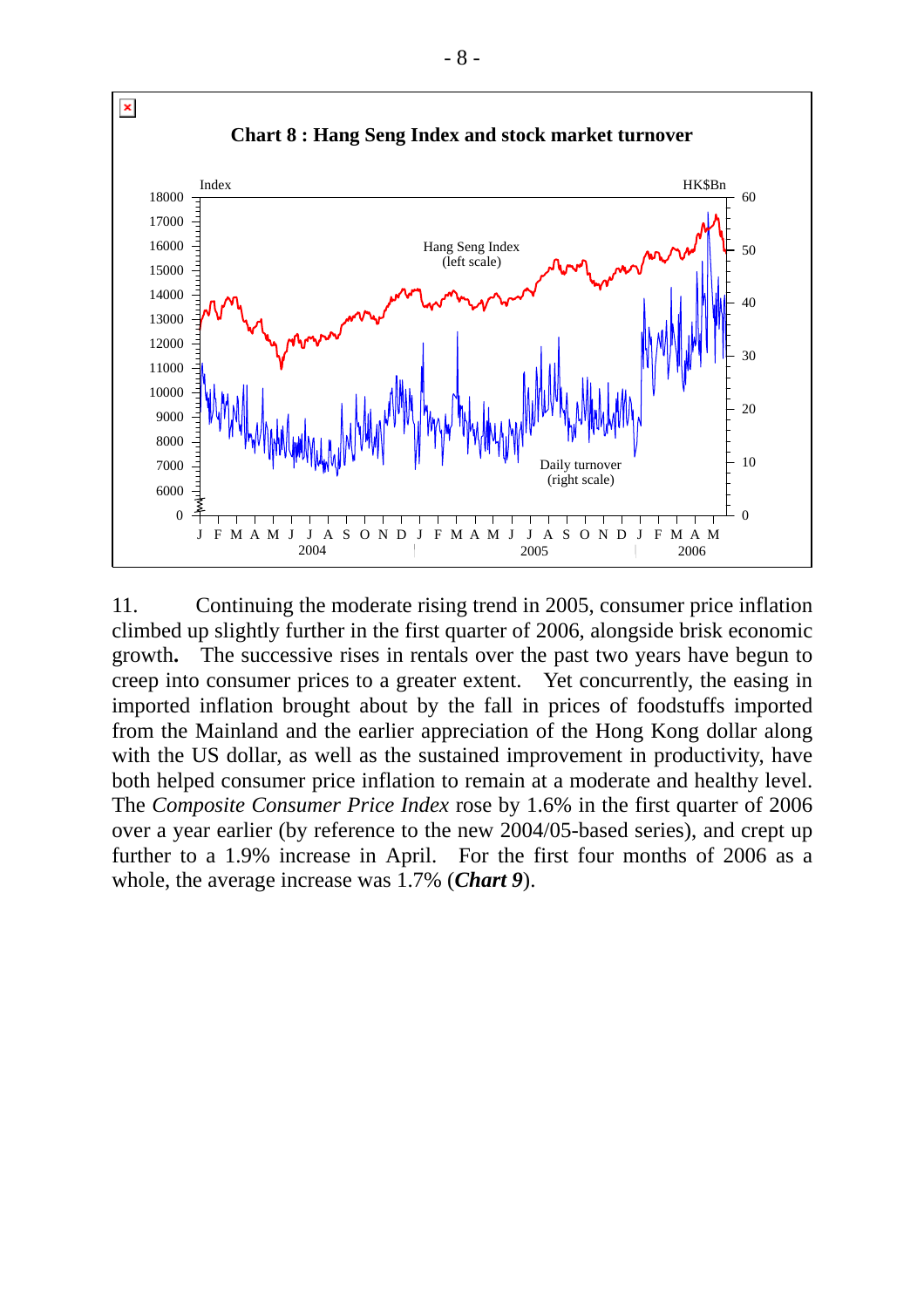

#### **Updated short-term economic forecasts for 2006**

12. Notwithstanding the increase in oil prices and higher interest rates, the global economy continued to show a fairly strong performance in the first quarter of 2006, providing significant growth impetus to Hong Kong's external trade. The US economy grew at an above-trend rate in the first quarter; the Japanese economy was on track to a sustained recovery; and the EU economies were also improving. The Mainland economy was particularly buoyant. The trade boom throughout the region had also resulted in solid growth in most other Asian economies.

13. Although the performance of the global economy in the first quarter was unexpectedly strong, the external environment is still much clouded by various downside risks viz. recent hike in oil prices to around US\$70/barrel; uncertainties about US interest rate movement leading to the recent fluctuations in financial markets; avian flu; persistent global trade imbalances; and lately, the tightening measures in the Mainland. Some of these risks in fact have intensified recently from the situation a few months earlier. How these various risk factors will play out is critical to Hong Kong's trade performance and hence Hong Kong's overall economic growth in the coming quarters. Locally, consumption looks set to hold up rather well, in tandem with better job prospects and rising employment incomes. Investment in plant and equipment seems likely to surge further in tandem with the much improved corporate profits, the still sanguine business outlook, and also the further expansion in business activity. But construction activity is likely to remain weak in the near term, thereby to a certain extent capping the upside of overall investment.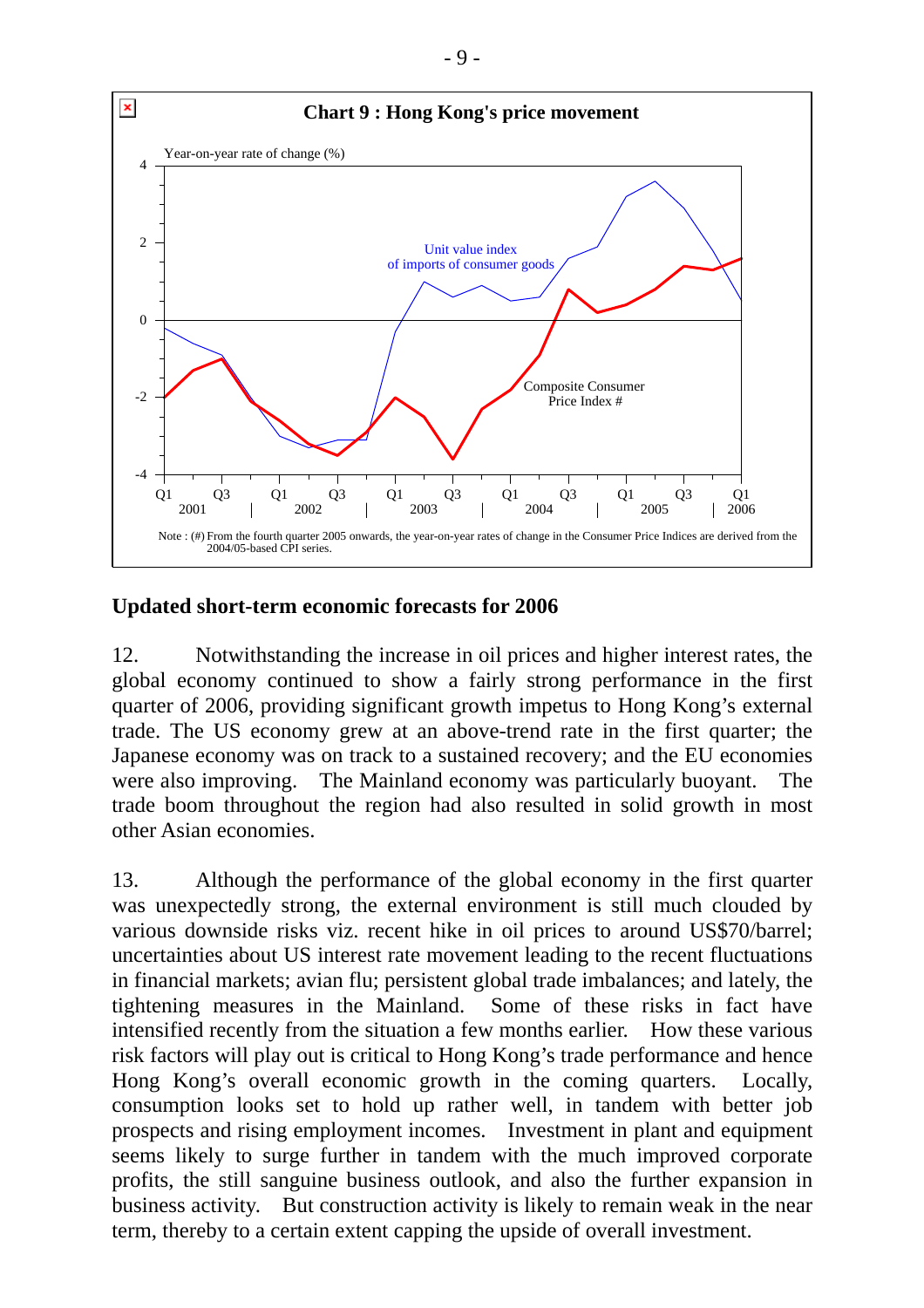14. Given the exceptionally strong GDP outturn of an 8.2% growth in the first quarter of 2006, the Hong Kong economy should have little difficulty in attaining the forecast GDP growth of 4-5% as released in the Budget round. Indeed, as the prospects for the global economy are still largely positive, there could be some upsides from the external side. However, in view of the wide range of uncertainties still prevailing in the external environment as well as the recent volatilities in the international financial markets, it is more prudent to maintain the forecast GDP growth for 2006 unchanged at 4-5% in the present round, pending a full update in the next round three months from now (*Chart 10*).

15. As to outlook for consumer price inflation, the actual outturn of consumer price inflation so far was in line with the earlier expectations. Consumer price inflation, though creeping up progressively along with the brisk pace of economic expansion, is likely to be still moderate and healthy for 2006 as a whole. To take on board the release of the new 2004/05-based Composite CPI series, which is on average about 0.4 percentage point lower than the old 1999/00 series, the forecast rate of increase in the *Composite CPI* for 2006 as a whole is revised slightly down, from 2.3% to 2% (*Chart 10*).



Economic Analysis Division Economic Analysis and Business Facilitation Unit Financial Secretary's Office 26 May 2006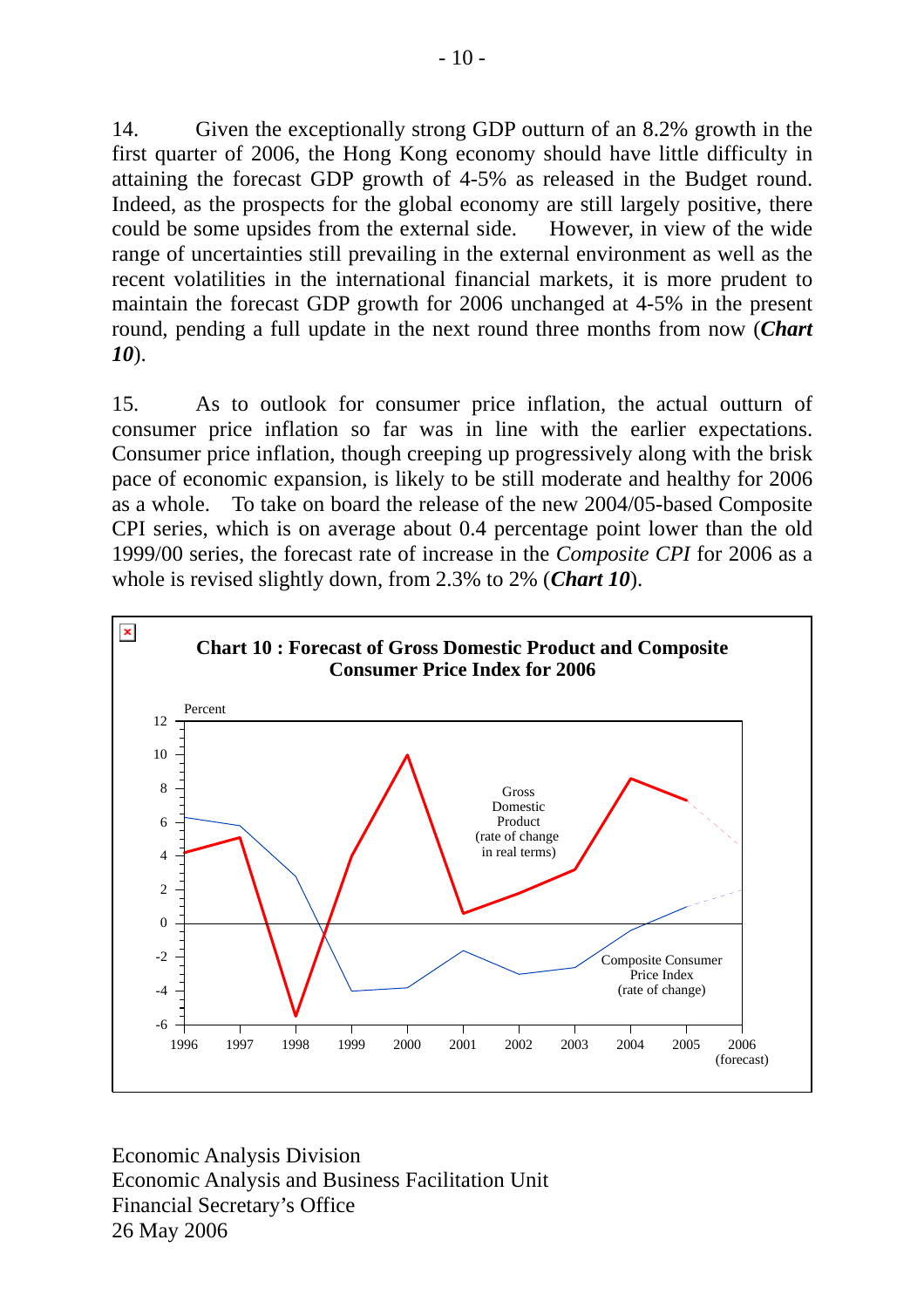### **Annex**

## **Recent situation of household income(1)**

#### **Latest situation**

 The labour market continued to show improvement along with the deepening in economic recovery. Apart from a substantial increase in employment opportunities, overall labour earnings also arrested the downtrend and rose back in 2005. As the growth momentum remained very robust, labour earnings look set to improve further and are likely to attain faster growth in 2006.

2. Analysed by household income, according to the latest results of the General Household Survey, the overall average monthly household income rose back somewhat over the past two years, from \$24,600 in Q1 2004 to \$26,000 in Q1 2006, representing an increase of 5.8% in money terms. After adjusting for price movements, the increase was 3.7% in real terms.

3. Apart from lifting overall household income, the economic recovery has also led to a decline in the proportion of low-income households. *Chart 1* compares the distribution of household income in Q1 2004 and Q1 2006. During this period, the proportion of households with monthly household income less than \$4,000 fell from 9.1% to 8.0%, while the share of households with income above \$16,000 increased. This reflected that the spectacular economic growth over the past couple of years has resulted in a general rebound in household income, through creating more jobs and lifting labour earnings.

 $\overline{a}$ 

<sup>(1)</sup> Foreign domestic helpers are excluded from this analysis, as the income paid by an employer to a foreign domestic helper represents only transfer among members within the same household. It should not be allowed to lift the household income unnecessarily in detailed analysis about household income.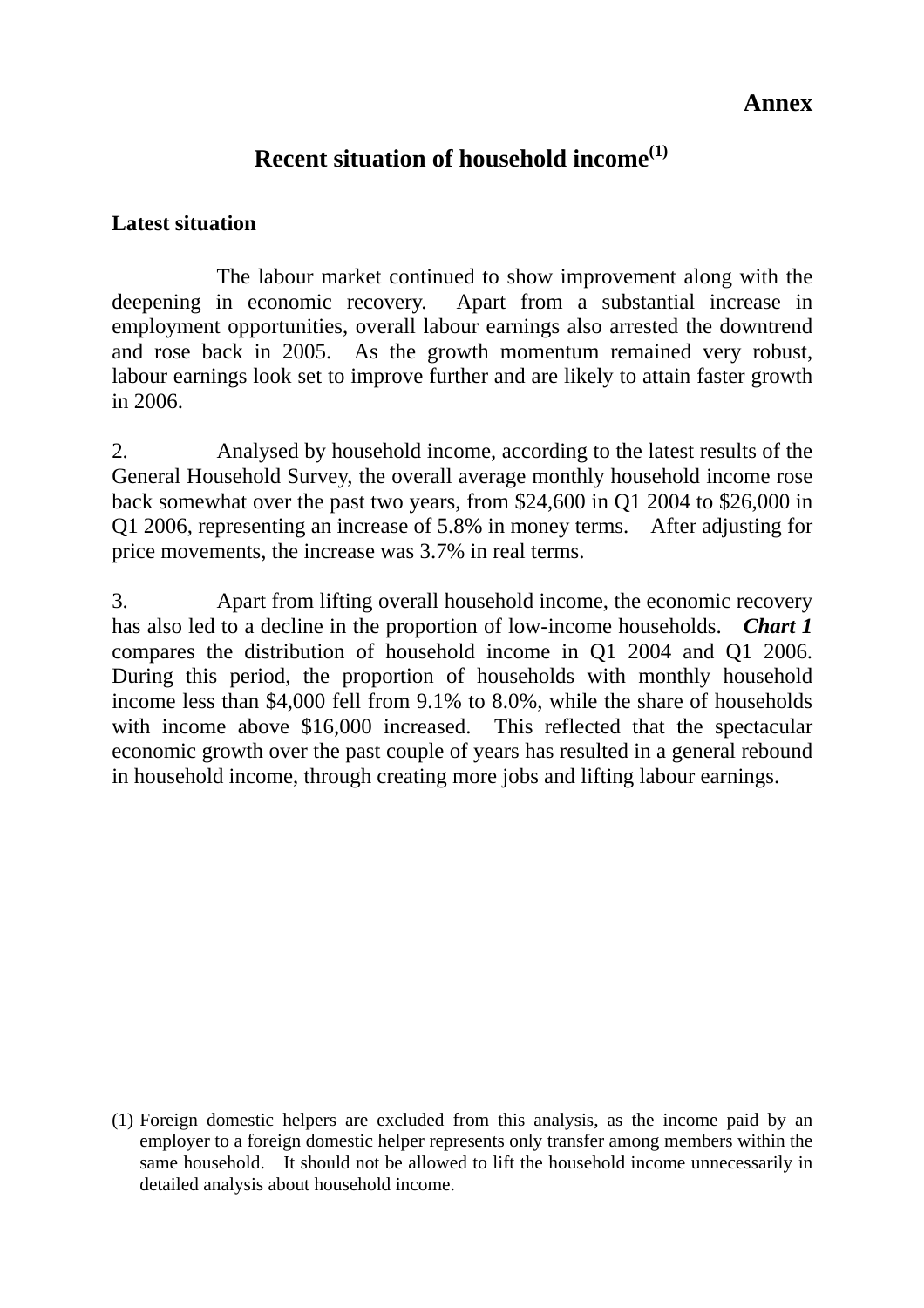

#### **Households with monthly household income below \$4,000**

4. The number of households with monthly household income below \$4,000 (hereafter refer to as "low-income households") was 182 200 in Q1 2006, down 9 800 or 5% from 192 000 in the same quarter in 2005, reflecting a decline in low-income households in tandem with the economic recovery. As regards the rise in the number of low-income households by nearly 100 000 over the past decade, statistics indicate that it is mainly attributable to a surge in the number of retired elderly households (with all members aged 60 or above), i.e. a manifestation of "population ageing", and also the fall in average household size in recent years.

5. *Chart 2* depicts the distribution of low-income households by both household type and household size in Q1 2006. There were 120 000 lowincome elderly households, constituting 66% of all low-income households. Among them, a predominant proportion (80%) was 1-person household. In Q1 2006, the average monthly household income for the 1-person households was \$14,000 (46% below the overall average), and over 30% of these households had monthly income less than \$4,000.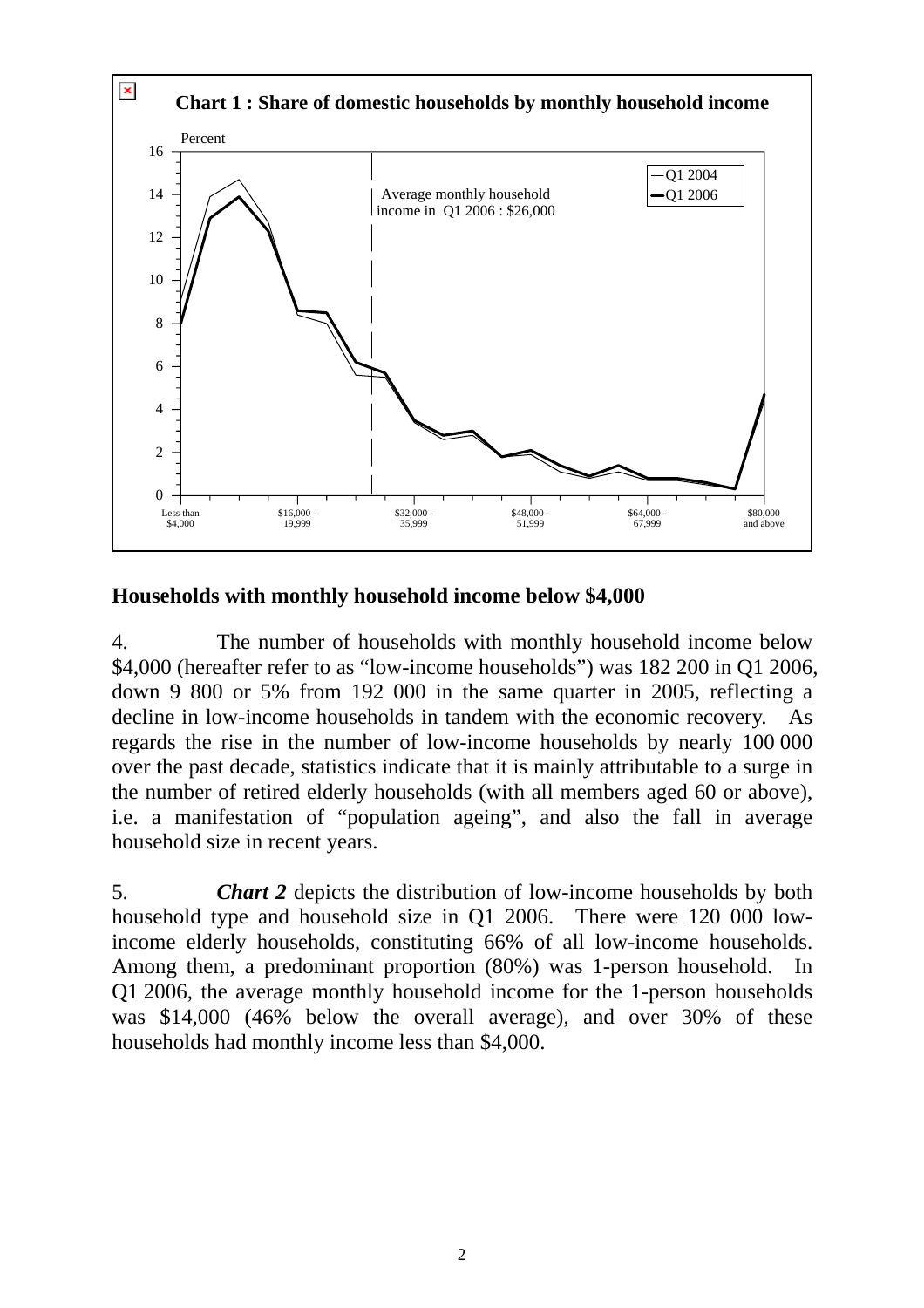

6. Meanwhile, there were 33 800 or 19% low-income households with all of their 64 100 members being economically inactive in Q1 2006 (i.e. economically inactive household). Among these household members, 15% aged below 20 and almost all of them were students, and 23% aged 60 or above and a predominant proportion of them were retirees. The remaining 62% or 39 600 working age persons were outside the labour force for various reasons, consisting of 27% home-makers, 15% who were suffering prolonged illness, and 20% who claimed to have retired.

7. The remaining 28 400 or 16% of low-income households had at least one economically active household members (i.e. economically active households). In Q1 2006, these low-income households consisted of 32 700 economically active persons. Among them, 71% were aged 40 or above, and 49% had attained lower secondary education or below.

8. Among these 32 700 economically active persons, 57% of them were unemployed, 7% were underemployed, and 15% were part-time workers (i.e. voluntarily working less than 35 hours per week). That means out of these 32 700 persons, only 7 100 or 22% were full-time workers (*Chart 3*). This composition of employment status explained in part why the monthly household income of such households were below \$4,000, even though they had at least one economically active household members, as most of them were either without a job, underemployed, or working part-time voluntarily.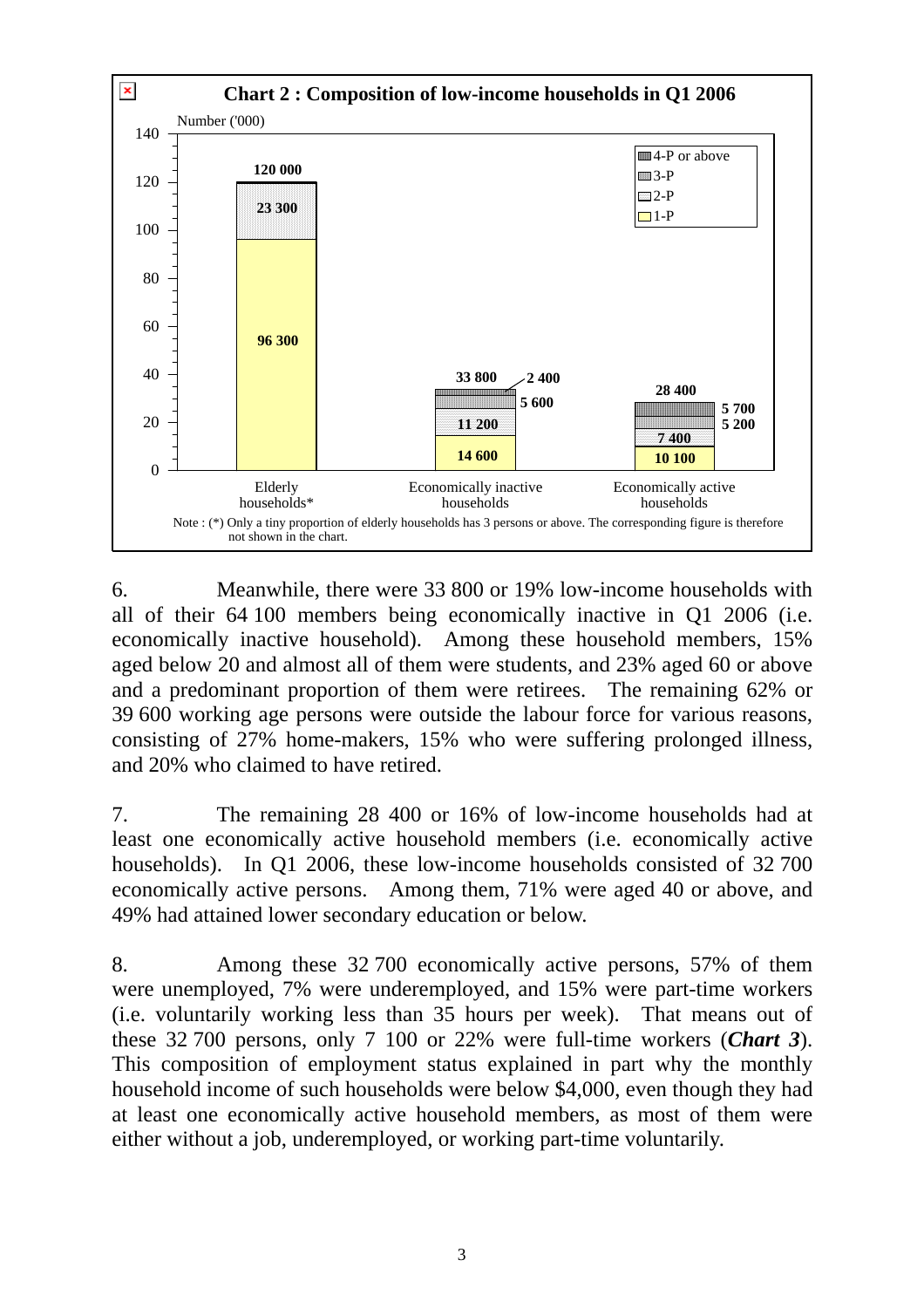9. Regarding the 14 200 employed persons in the low-income households (including full-time, part-time and underemployed workers), 28% of them were engaged in elementary occupations, among which a significant proportion were employed in the community, social and personal services sector (60%). Meanwhile, 23% were service workers and shop sales workers, mostly belonged to the wholesale, retail and import/export trades, restaurants and hotels sector (81%).

10. As indicated by *Chart 3*, the group of unemployed among the economically active low-income households had increased at the fastest pace over the past decade, followed by the part-time and underemployed workers. It is not hard to explain, as the unemployment rate in Q1 2006 (5.2%, and edged down to 5.1% in February – April) was still higher than the level in the 1990s<sup>(2)</sup>.



 $\overline{a}$ 

<sup>(2)</sup> For consistency with the figures widely published, no adjustment has been made to the unemployment rate to exclude foreign domestic helpers.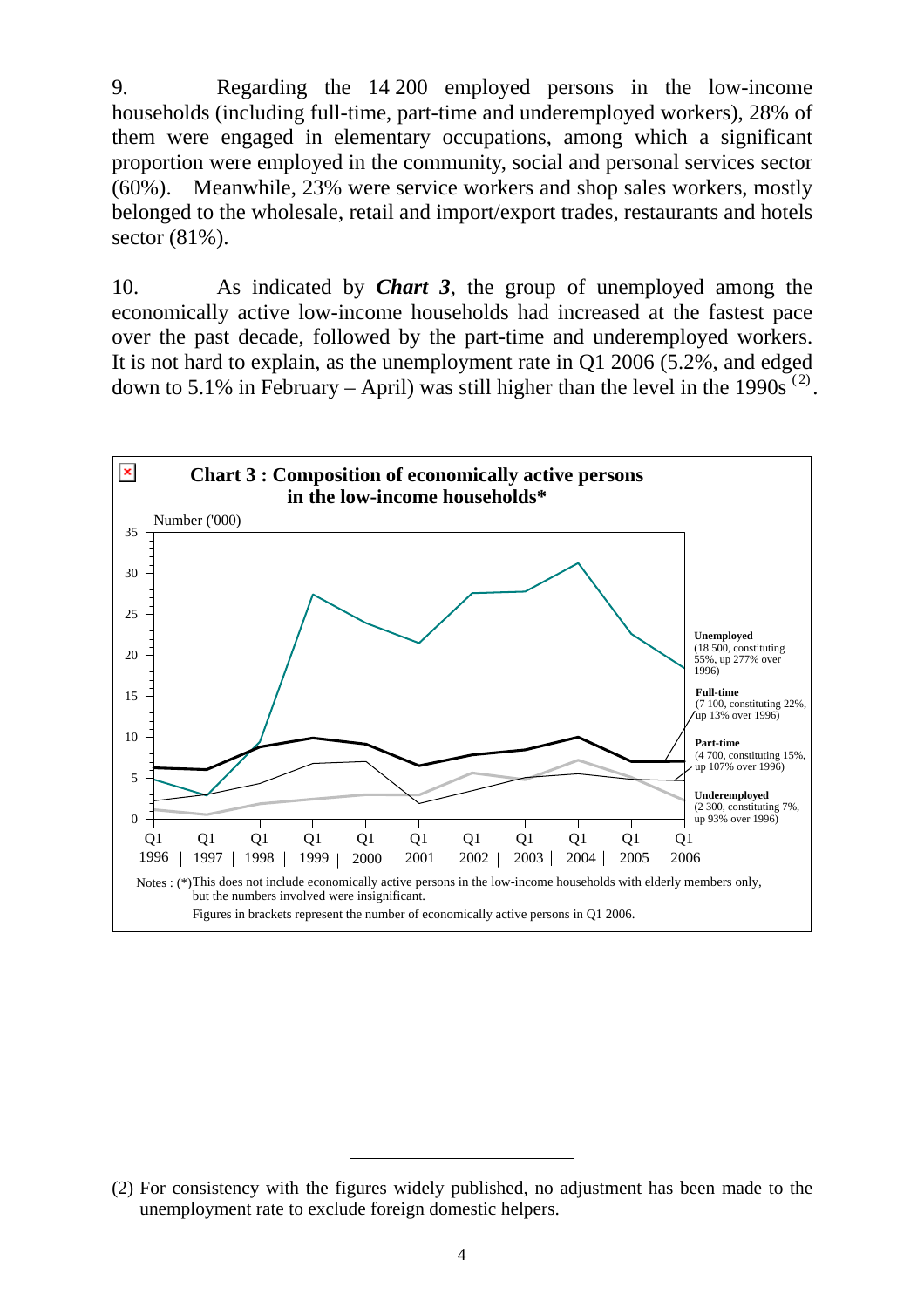11. Nevertheless, the current economic upturn has contributed to a marked decline of 28% in the total number of unemployed persons over the past two years, from over 250 000 in Q1 2004 to 180 500 in Q1 2006. Over the same period, the number of economically active persons in low-income households also fell noticeably by 40% from 54 200 to 32 700, with the extent of improvement even greater than that in overall unemployment. Apparently, most of these people had secured employment again or had earned higher income, thereby moving upward to the group of households with monthly household income above \$4,000. As shown in *Chart 3*, the number of fulltime, underemployed, part-time and unemployed workers within these lowincome households all came down from the levels in Q1 2004.

12. Taking the above three types of low-income households (i.e. elderly, economically inactive and economically active) together, there were 267 100 persons living in such households in Q1 2006. Among them, nearly two-thirds were either elderly persons aged 60 or above, or young persons aged below 15 (*Chart 4*). Of the remaining one-third aged between 15 and 59, a predominant proportion (64%) of them were economically inactive, i.e. outside the labour force. The remaining 36% or 32 000 persons were either unemployed or with low-income. Compared to the average for all persons aged 15-59 in Hong Kong, those in the low-income households had a much higher unemployment rate (57.0% vs. 5.4%), as well as underemployment rate (7.3% vs. 2.4%), indicating that the major problems faced by low-income households were unemployment and underemployment, consistent with the situation as described in Paragraph 10.